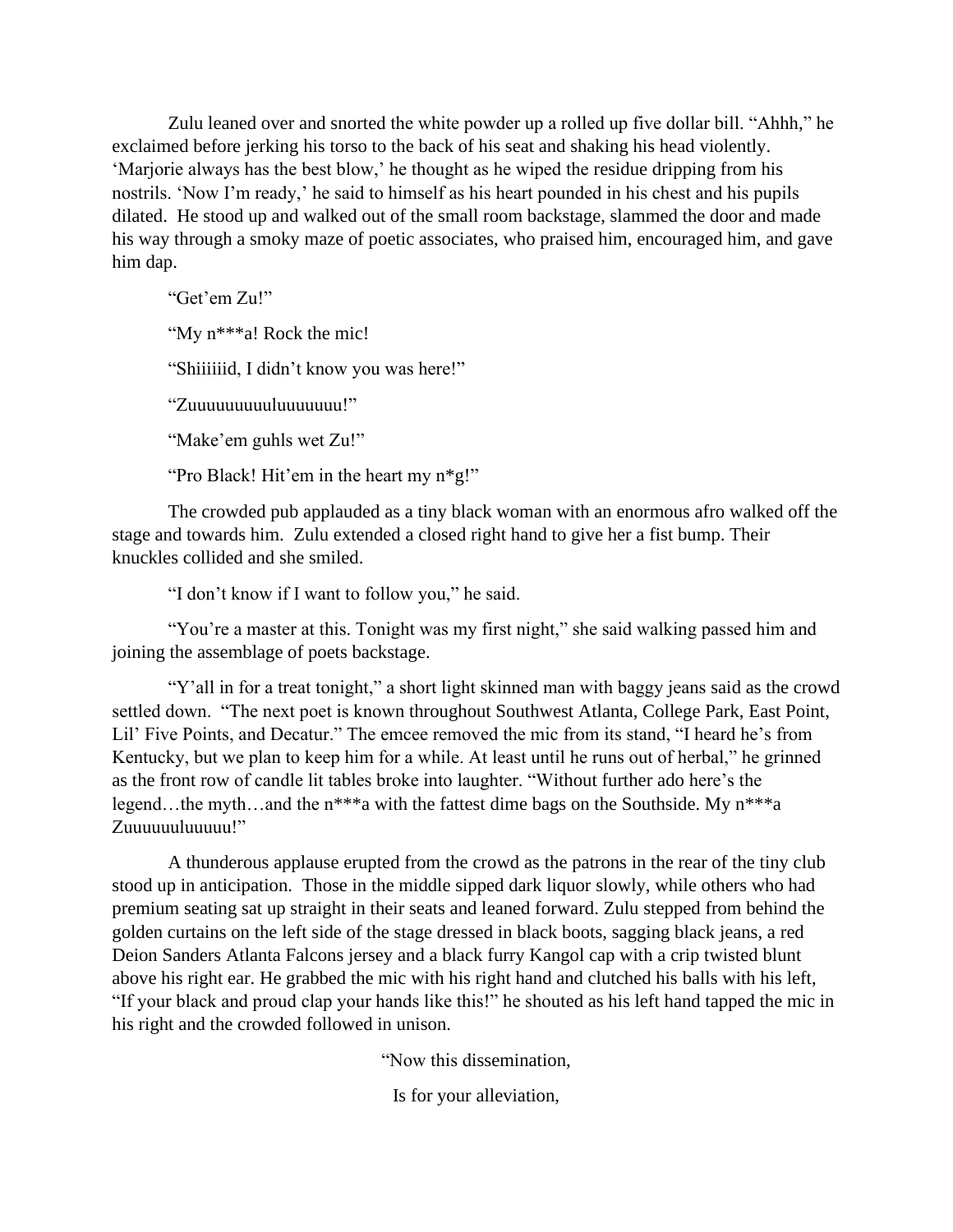I spit these rhymes,

And Bust on Time,

Listen closely,

And you will find,

The appropriation,

Of my Motivation,

Is inspiring to your minds,

Seeking elevation,"

He winked at a honey brown beauty to his right and she tooted her lips up and blew him a kiss.

"Ladies like the gyration of my hips,

Before I taste their soulful lips,

Or lick their necks,

Maybe give a peck,

On their beauty marks,

I'm searching for their hearts,

You know I got the herbal,

I'll meet you in the park,

Don't got no stems or seeds,

You'll be happy as a lark!"

A brown skinned woman with large hoop earrings, wearing a green and black dashiki seated on the far left front corner threw her hands in the air, "Talk to me baby" she shouted as Zulu kneeled down and continued,

> "The haze from the smoke, Won't make you choke, You'll be begging for more, And you might go broke, Puff puff pass,

Don't take a long toke….."